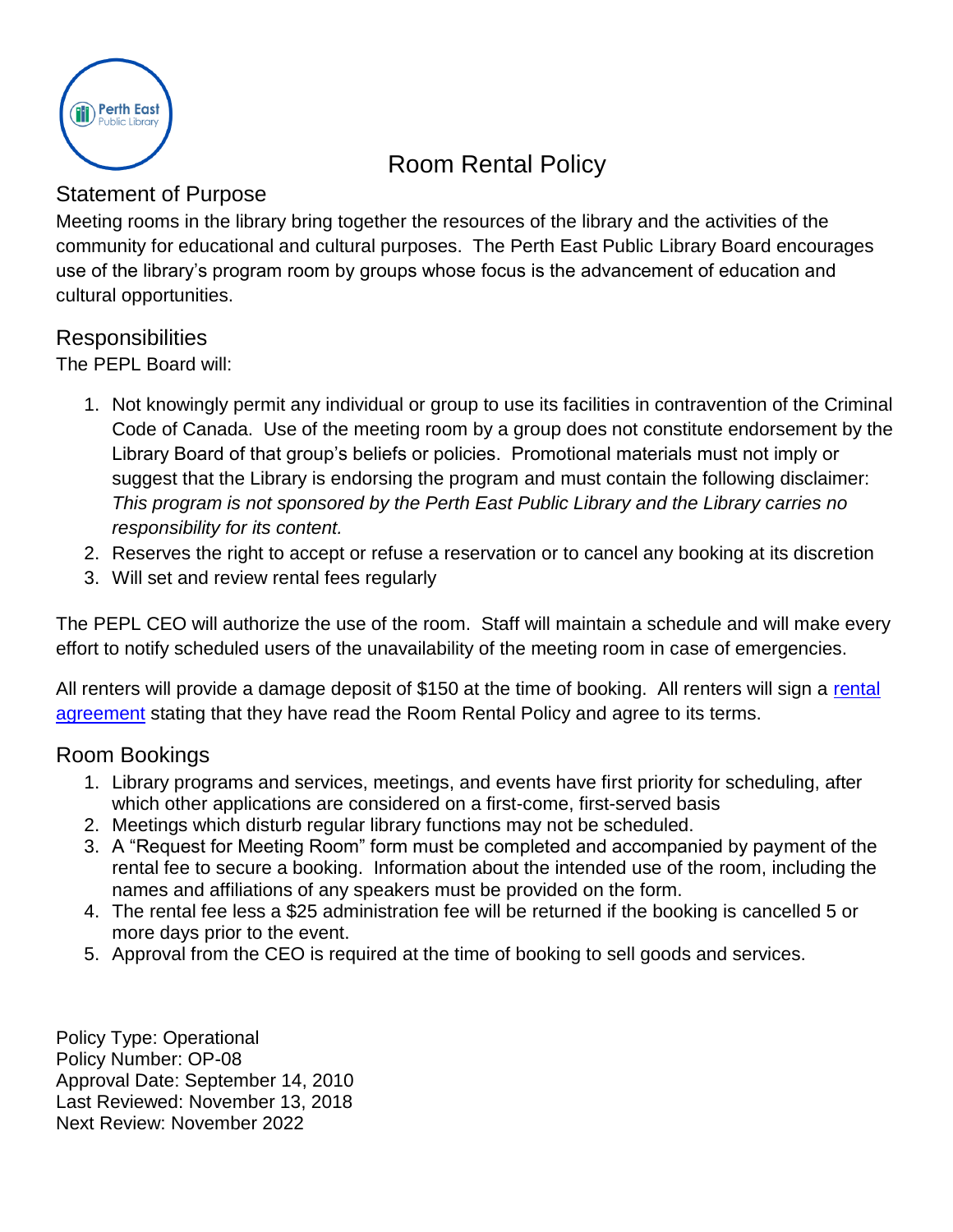## Room Use

Room use will be guided by the following:

- 1. Use of the room shall be subject to the supervision of the employees of the board.
- 2. Damages to the meeting room, furnishings, and equipment will be paid by the applicant
- 3. Use of materials or decorations on the walls requires prior approval by library staff.
- 4. Refreshments and food may be served in the program room.
- 5. The use of open flames, smoke or odour produced by burning aromatic substances such as candles or incense is strictly prohibited.
- 6. The maximum occupancy of the meeting room shall be obeyed.
- 7. Meetings/events must be free to those attending.
- 8. All users will agree to hold the library blameless for any loss, damage, liability, costs and/or expenses that may arise during, or to be caused in any way by such use of the library facility
- 9. Library staff will provide instruction for the use of any library equipment but will not be present to operate it. An arrangement for instruction must be made at the time of the room booking and prior to the program.
- 10.The program room is to be returned to its original set up after use with chairs stacked and tables stored.
- 11.The Renter is responsible for setting up and taking down of furniture and equipment.
- 12.Unless given express permission and staff arrangements made, all room bookings are restricted to hours when the library is open to the public.
- 13.The Library accepts no responsibility for lost or stolen articles.
- 14.Storage space is not provided.
- 15.At this time, the program room may not be rented for parties, social events and celebrations.

#### Advertising

- 1. The Library does not prepare advertising for renters. The Library may post on its bulletin boards, subject to space and acceptable content, information about the event provided by the Renter. The Library does take responsibility if the information provided is incorrect.
- 2. Neither the name, nor the address of the Perth East Public Library may be used as the official address or headquarters of an individual or an organization.

## Rental Fees

- 1. The library is frequently asked to provide rooms free of charge or at a discounted rate for nonprofit organizations. Considering the number of groups this would apply to and the potential revenue loss, such requests cannot be accommodated. The rental of facilities constitutes a revenue source that contributes to the overall maintenance and operation of the Library's facilities and services.
- 2. Upon approval of the Board, long-term contracts for facility rental may be signed by the CEO at an agreed upon rate
- 3. Individuals and/or organizations that co-sponsor a Library event/program may be exempt from rental fees. Perth East Township and Perth County events may also use the program room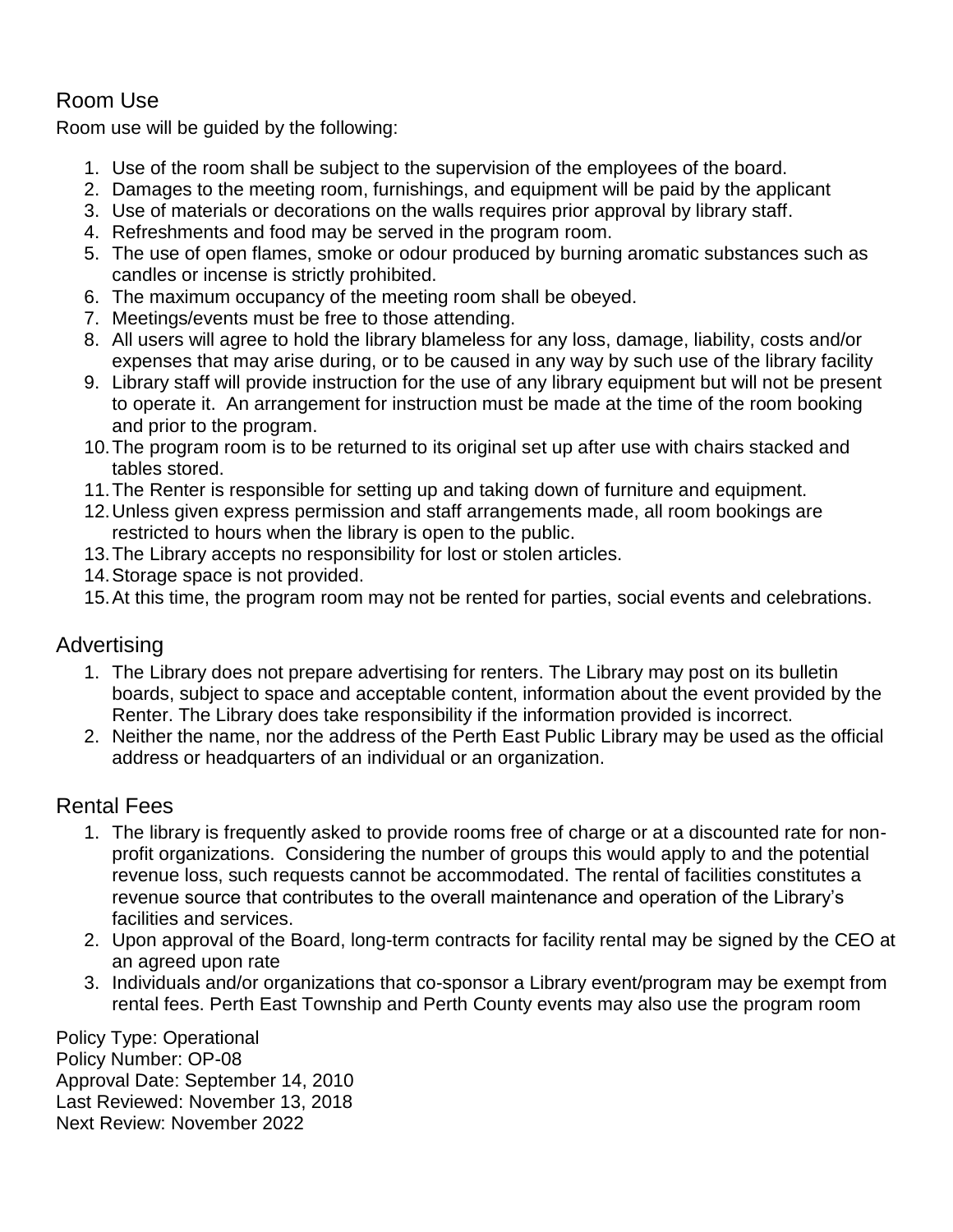without charge.

- 4. The Library reserves the right to make adjustments to Use Agreements and Rental Fees in exceptional circumstances such as:
	- a. Where there is a significant financial value to the Library
	- b. Where the Library receives recognition for an event which will have a significant economic or cultural value to Perth East.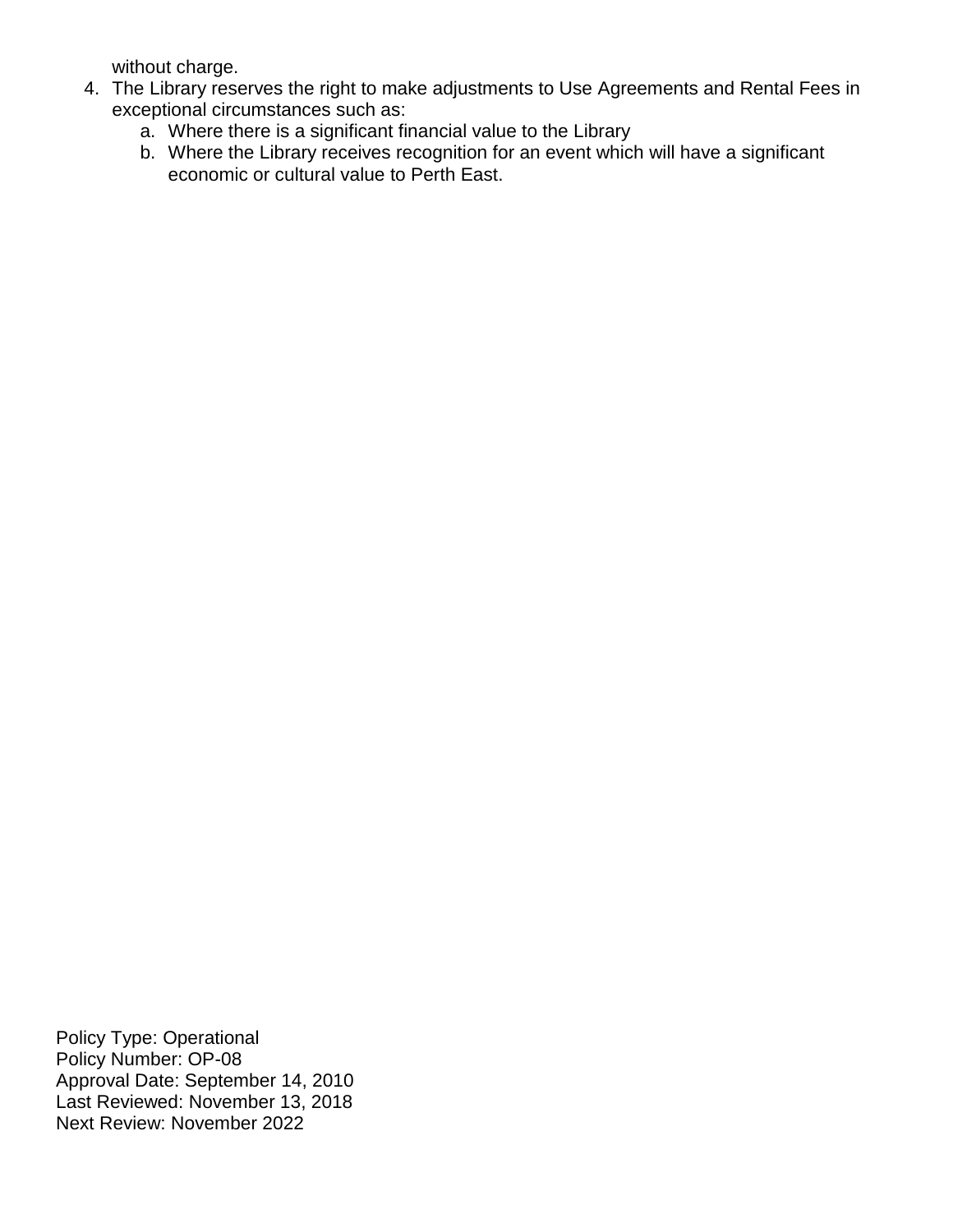Appendix A

Rental Fees

| Rental       | Fee     | <b>Notes</b>               |
|--------------|---------|----------------------------|
| Program Room | \$25.00 | Per 2 hour or less rental. |
| Program Room | \$42.00 | Per 4 hour rental          |
| Program Room | \$75.00 | Per full day rental        |

A large screen TV, DVD Player, and wireless internet access are available and may be used at no extra fee although arrangements must be made with staff at the time of booking.

At the time of booking renters are required to provide a \$150 damage deposit. Rental fees must be paid at time of booking. Rental fees less a \$25 administrative fee will be returned if the booking is cancelled 5 or more days prior to the event.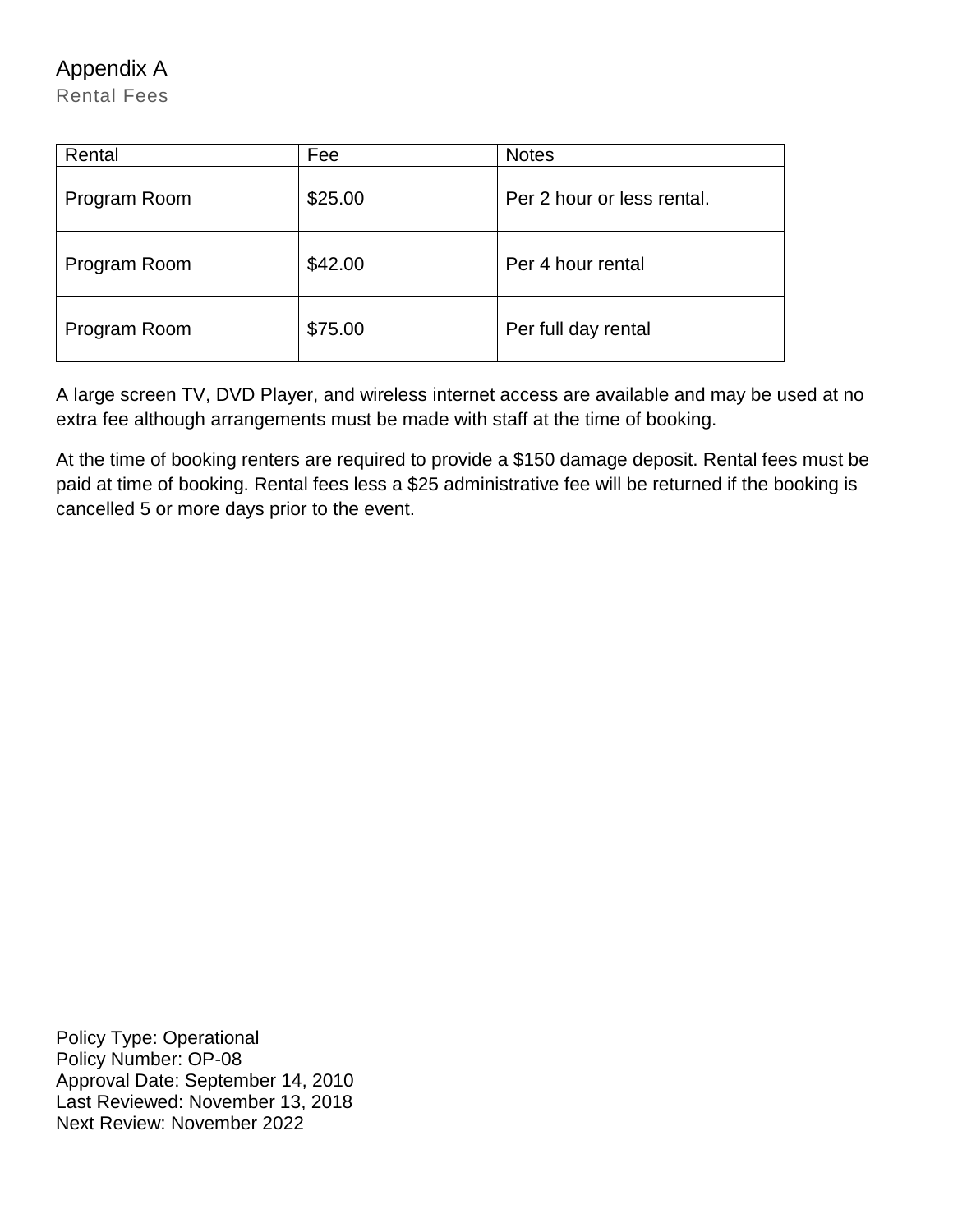## <span id="page-4-0"></span>Appendix B

Library Program Room Rental Agreement

| Contact Name: experience of the contract of the contract of the contract of the contract of the contract of the contract of the contract of the contract of the contract of the contract of the contract of the contract of th |                                                                                                                                                                                                                                                                                                                                                               |  |  |  |  |  |  |
|--------------------------------------------------------------------------------------------------------------------------------------------------------------------------------------------------------------------------------|---------------------------------------------------------------------------------------------------------------------------------------------------------------------------------------------------------------------------------------------------------------------------------------------------------------------------------------------------------------|--|--|--|--|--|--|
|                                                                                                                                                                                                                                |                                                                                                                                                                                                                                                                                                                                                               |  |  |  |  |  |  |
|                                                                                                                                                                                                                                |                                                                                                                                                                                                                                                                                                                                                               |  |  |  |  |  |  |
|                                                                                                                                                                                                                                |                                                                                                                                                                                                                                                                                                                                                               |  |  |  |  |  |  |
|                                                                                                                                                                                                                                |                                                                                                                                                                                                                                                                                                                                                               |  |  |  |  |  |  |
|                                                                                                                                                                                                                                |                                                                                                                                                                                                                                                                                                                                                               |  |  |  |  |  |  |
|                                                                                                                                                                                                                                |                                                                                                                                                                                                                                                                                                                                                               |  |  |  |  |  |  |
| <b>EQUIPMENT RENTALS/USE REQUESTED</b>                                                                                                                                                                                         | <b>RENTAL FEES</b>                                                                                                                                                                                                                                                                                                                                            |  |  |  |  |  |  |
| __ LCD TV (no charge)<br>__ DVD Player (no charge)                                                                                                                                                                             | Room Fee:<br>(\$25 per 2 hour rental, \$42 per 4 hour rental or \$75 per full<br>day rental)                                                                                                                                                                                                                                                                  |  |  |  |  |  |  |
| Wii Game System (no charge)<br>Wireless Internet Access (no charge)                                                                                                                                                            | Other Fee(s): \$<br><b>Total Cost:</b><br>$\frac{1}{2}$ $\frac{1}{2}$ $\frac{1}{2}$ $\frac{1}{2}$ $\frac{1}{2}$ $\frac{1}{2}$ $\frac{1}{2}$ $\frac{1}{2}$ $\frac{1}{2}$ $\frac{1}{2}$ $\frac{1}{2}$ $\frac{1}{2}$ $\frac{1}{2}$ $\frac{1}{2}$ $\frac{1}{2}$ $\frac{1}{2}$ $\frac{1}{2}$ $\frac{1}{2}$ $\frac{1}{2}$ $\frac{1}{2}$ $\frac{1}{2}$ $\frac{1}{2}$ |  |  |  |  |  |  |
| _ Projector (no charge)                                                                                                                                                                                                        | Damage Deposit received?<br><b>No</b><br><b>Yes</b>                                                                                                                                                                                                                                                                                                           |  |  |  |  |  |  |
|                                                                                                                                                                                                                                | Do you require an invoice?<br>Yes<br>No                                                                                                                                                                                                                                                                                                                       |  |  |  |  |  |  |
|                                                                                                                                                                                                                                | Do you require a receipt?<br>Yes<br><b>No</b>                                                                                                                                                                                                                                                                                                                 |  |  |  |  |  |  |
| <b>Policy Type: Operational</b><br>Policy Number: OP-08<br>Approval Date: September 14, 2010<br>Last Reviewed: November 13, 2018                                                                                               |                                                                                                                                                                                                                                                                                                                                                               |  |  |  |  |  |  |

Next Review: November 2022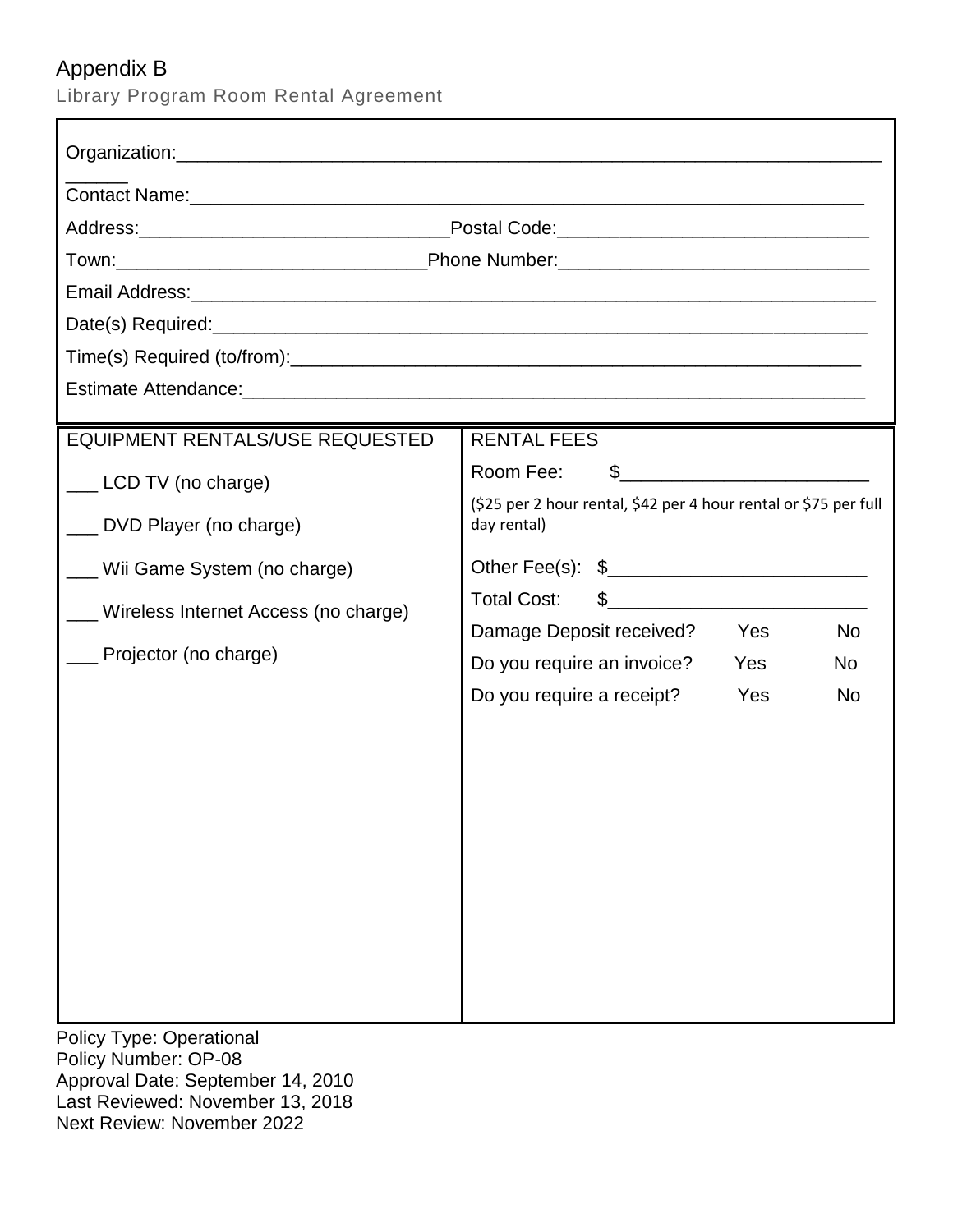Use of the meeting room by a group or individual does not constitute endorsement by the Library Board of that group/individual's beliefs or policies. Promotional materials must not imply or suggest that the Library is endorsing the program and must contain the following disclaimer: *This program is not sponsored by the Perth East Public Library and the Library carries no responsibility for its content.*

The cost of repair or replacement of any item, due to loss or damage, shall be paid for by the applicant. An additional charge will be applied to the applicant if the facility requires extra cleaning at a cost of \$25 per hour per staff.I have read and agree to the terms outlined in the Perth East Public Library Room Rental Policy.

| Payment of \$                         | For Library Use Only<br>has been received. |     |                        |  |  |  |  |
|---------------------------------------|--------------------------------------------|-----|------------------------|--|--|--|--|
| Receipt has been issued (circle one): |                                            | Yes | No                     |  |  |  |  |
| Date                                  |                                            |     | <b>Staff Signature</b> |  |  |  |  |